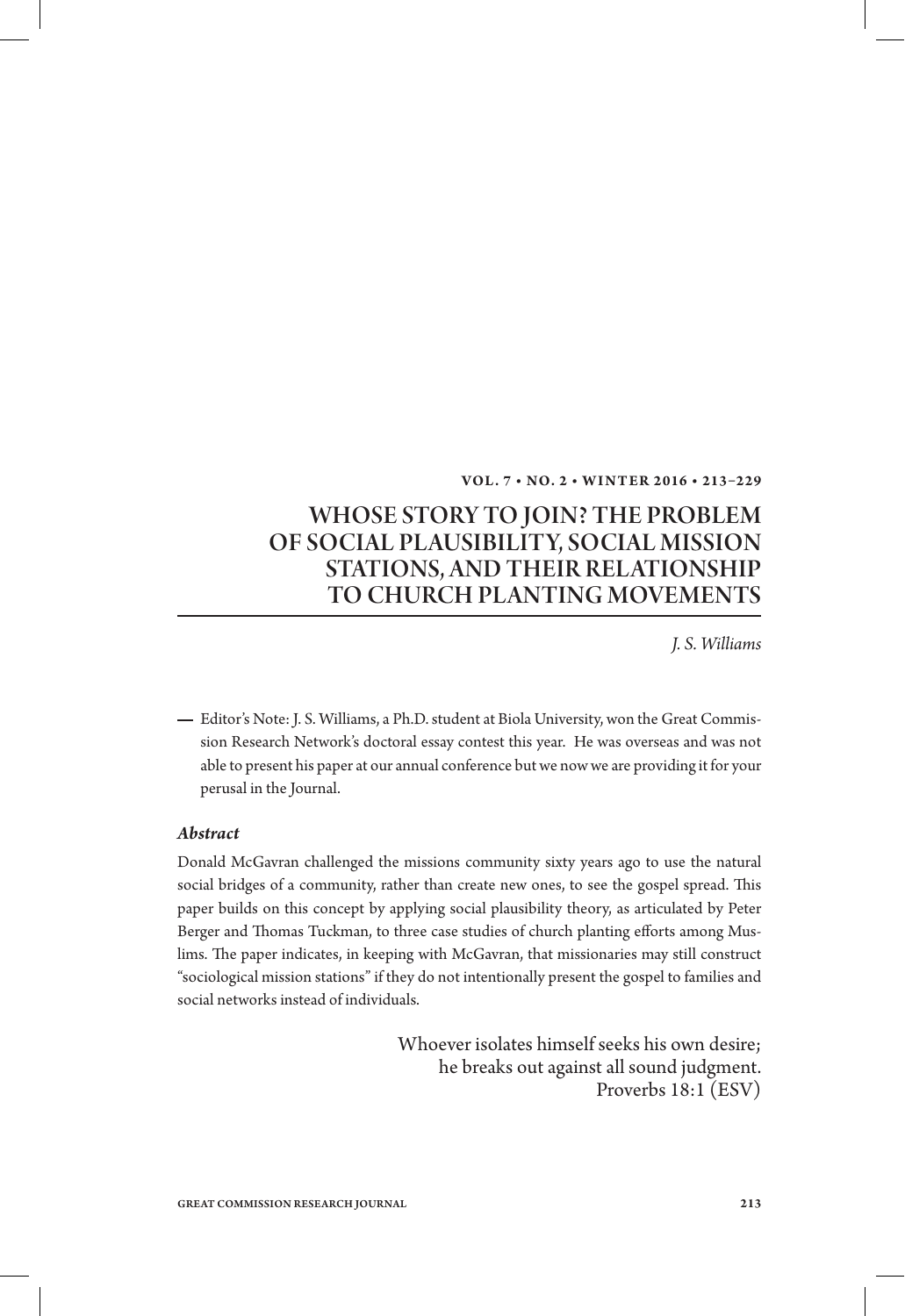Sixty years ago, Donald McGavran asked a crucial question with ongoing resonance: "How do peoples become Christian?"1 McGavran critiqued the mission station, an extraction approach—the attempt to bring new believers into a physical compound in order to save them. He argued that this approach hinders the gospel from running along the very bridges God had designed for it to use, family and social network relationships by which believers could pass along their faith.

As a frontline practitioner, I have observed the limitations of an extraction approach in my own country of service the past ten years, an Islamic country with a history of limited access to foreign Christians. I, too, want to know the answer to McGavran's crucial question, a question about *peoples*  and not just individuals. Even as research in my own country is limited, I propose in this paper a paradigm drawn from social science that may prove fruitful in conducting further research on approaches that facilitate church planting movements.

The basic paradigm I propose, in keeping with McGavran's argument, is that movements to Jesus are best facilitated when the gospel comes as an invitation for a community to engage with God's redemptive story. I distinguish this kind of invitation from an invitation to individuals and from an invitation to a particular cultural stream of God's story. I base this paradigm off of the sociological theory of "social plausibility," as developed by Peter Berger and Thomas Tuckman, to help conceptualize the barriers to conversion and people movements. Adapting their paradigm of "social plausibility" allows us to conceptualize the depths to which the gospel must (and indeed does) go to bring people into a saving knowledge of God as revealed in the Old and New Testament.

I propose, in short, that converts from one religion that move into relationship with God through Jesus can survive that transformation through two primary approaches. Either they can join the community of the missionary and other ethnically different Christians, or they can move with their own community towards Jesus and stay within their own society. I offer the latter scenario as a paradigm that allows for (though does not guarantee) church planting movements,<sup>2</sup> while the former scenario tends towards isolated and extracted believers or, at best, a small community of gathered

<sup>&</sup>lt;sup>1</sup> Donald Anderson McGavran, *The Bridges of God: A Study in the Strategy of Missions* (Eugene, OR: Wipf and Stock Publishers, 2005), 1.

 $2$  Since this paper is devoted to the conditions that allow for church planting movement (CPM) and not the movements themselves, the precise definition of a CPM is less important to the argument of this paper. Garrison's definition is sufficient for the purposes of this paper: "a rapid multiplication of indigenous churches planting churches that sweeps through a people group or populations segment" [David Garrison, *Church Planting Movements*, Bangalore: WIGtake Resources, 2003), 20].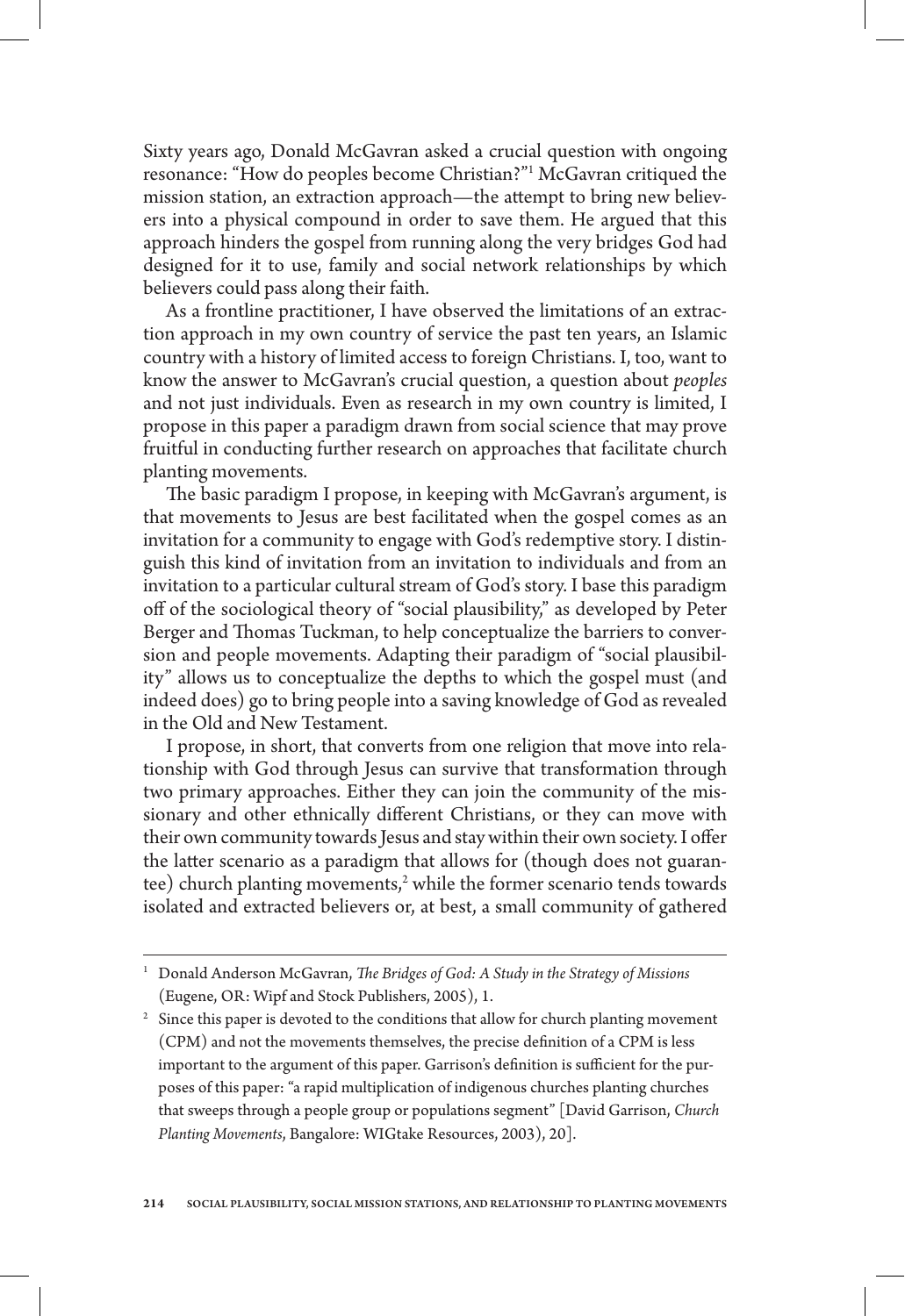believers. I will outline this paradigm below and then provide three short case studies that provide an initial foray into its explanatory power.

### **EXPLANATION OF THE PARADIGM**

What is social plausibility theory? In order to examine its relevance to church planting movements, I will first describe the theory and then adjust it to our concerns so that it accurately reflects the biblical paradigm.

Social plausibility theory posits that for a person to hold convictions that transform his life, he must have these convictions reinforced by a community so that they become internalized and owned. If a person does not have a community in which to live out beliefs and have them reflected back to him, he will remain in a position of anomie—a phase of liminality that is impossible for humans to maintain and thrive within. Anomie can be tolerated for a season, but it has to be resolved. In seeking resolution, the person can return to his previous community, find a new community in which to live those convictions, create a new community somehow through current contacts, lose his sanity, or commit suicide. Berger puts it this way in *The Sacred Canopy*,

[The] individual who wishes to convert, and (*more importantly*) *to 'stay converted'* must engineer his social life in accordance with this purpose. Thus he must dissociate himself from those individuals or groups that constituted the plausibility structure of his past religious reality, and associate himself all the more intensively and (if possible) exclusively with those who serve to maintain his new one. *Put succinctly, migration between religious worlds implies migration between their respective plausibility structures* (emphasis added).3

We must note a few things about this paradigm (see Figure 1). First of all, as Berger constructs it, there is a full-scale movement from one plausibility structure to another. This fits with his American context in which he examined religious conversion between groups by largely individualistic Americans. I will propose an alternative application of this structure below. Second, the space between the two plausibility structures is where the risk of anomie comes. Once a person is fully integrated into a new structure, the threat of anomie decreases. As other sociological studies indicate, however, this does not always happen successfully.<sup>4</sup> Failed

<sup>&</sup>lt;sup>3</sup> Peter L. Berger, *The Sacred Canopy: Elements of a Sociological Theory of Religion (New* York, NY: Doubleday, 1969), 50–51.

 $^4$  See the case study on individual conversions below and Theodore E. Long and Jeffrey K. Hadden, "Religious Conversion and the Concept of Socialization: Integrating the Brainwashing and Drift Models," *Journal for the Scientific Study of Religion 22*, no. 1 (1983): 1–14.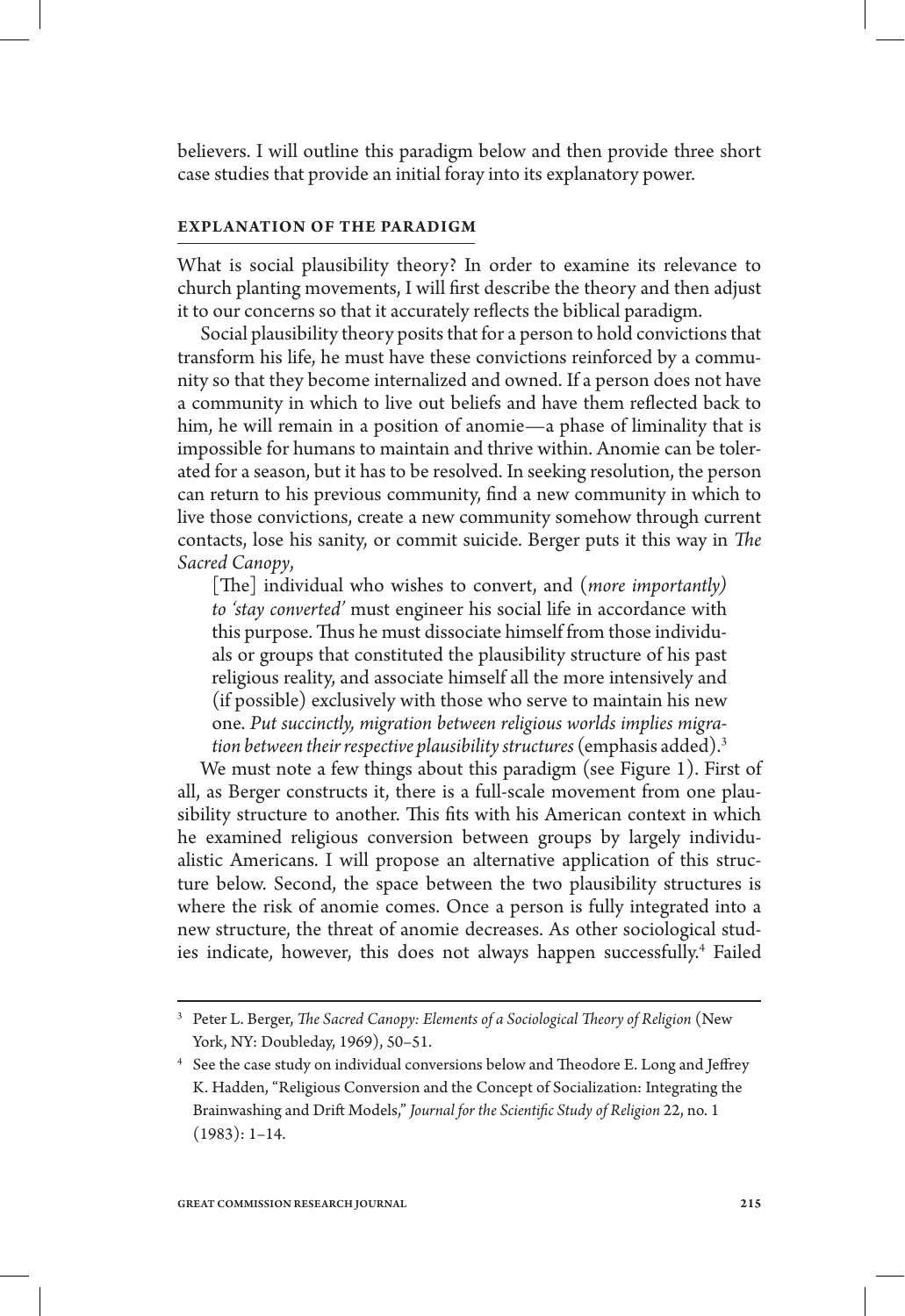# **Berger and Tuckman's Model of Conversion**



integration can lead to a return to one's original religion and plausibility structure.<sup>5</sup>

Berger and Tuckman's paradigm, however, assumes two complete subcultural groups within a society from which one can choose. For instance, we can imagine a Catholic becoming a Lutheran or an evangelical in St. Paul, Minnesota. Applying Berger's framework to a missions context, however, requires that we make adjustments. As a minority representative in the midst of a majority culture, an apostolic worker $\rm^6$  aims to bring broader communal change, though his methods will greatly impact his goal.

Buildings themselves illustrate the role plausibility structure plays in one's methods. One style of church planting has been to invite seekers into a recognized church building or an existing meeting place. This invitation

 $5$  See also Samuel Stroope, "Social Networks and Religion: The Role of Congregational Social Embeddedness in Religious Belief and Practice," *Sociology of Religion* 73, no. 3 (2012): 273-98 and Thoroddur Bjarnason, "Parents, Religion and Perceived Social Coherence: A Durkheimian Framework of Adolescent Anomie," *Journal for the Scientic Study of Religion* 37, no. 4 (1998): 742–54. For a critique of Berger and Tuckman, see Robert Wuthnow, "Two Traditions in the Study of Religion," *Journal for the Scientic Study of Religion* 20, no. 1 (1981): 16–32.

 $6$  The term "missionary" has become increasingly problematic because of its association with colonialism, particularly in the Muslim world. I will avoid the term from this point on in the paper and prefer terms such as an "apostolic worker." I use "apostle" in the adjectival form so as to distinguish from the Scripture-level authority of Peter or Paul, though I fundamentally believe that pioneer church planters are modern-day apostles in the sense of being "sent out" for the work of the gospel.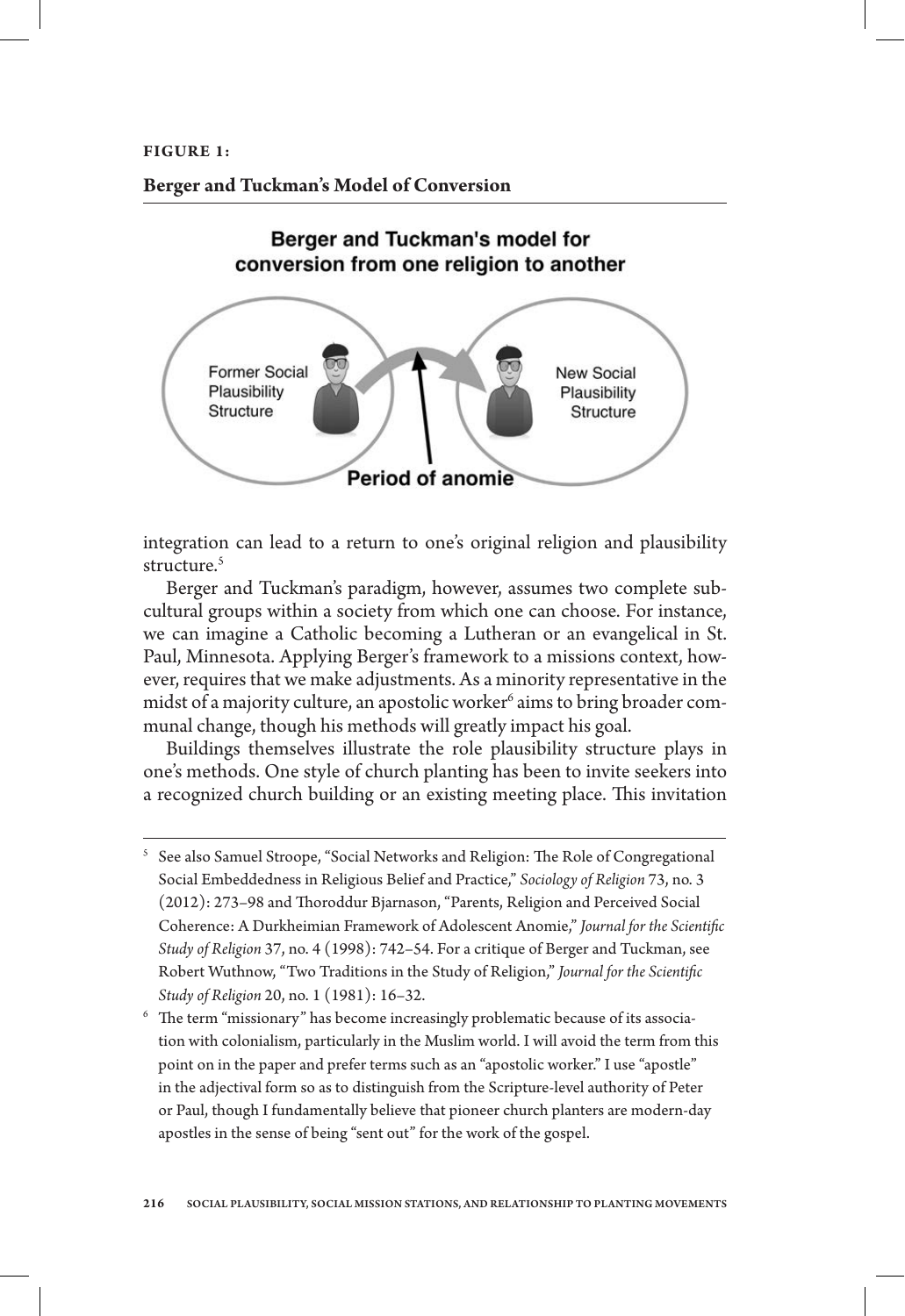acts an invitation to the plausibility structure of the existing believing community. The inviter calls the seeker to join *her* turf, so to speak. The arrangement of the meeting place itself (Is there an altar at the front? Are there chairs? How are they situated?) indicates the dynamics of the community and will be based upon the culture of the believers hosting the event.

In many Muslim contexts, with tight security concerns, recognized church buildings usually do not function as the primary meeting place for gathered believers. Nevertheless, the invitation to engage Christ can be much like the invitation to enter a church building. The structure of meetings, the format of teaching, and the language used to describe faith all form a structure much like the furniture arrangements in a church building. They form and limit the way faith in Christ is experienced. They are their own plausibility structure that require a community to maintain them. We can visualize the invitation to a Muslim into a foreigner's plausibility structure with Figure 2.

This approach essentially mimics the pattern that Berger describes. The seeker is asked to move into the plausibility structure of the foreigner. The cross-cultural context of the event, however, limits the integration possibilities of the seeker. She still lives in her own country and context. It is possible for her to move to the foreigner's home country and make a more dramatic switch, but few apostolic workers desire this.

The alternative approach, which this paper advocates, is an adaptation of Berger's model. In this case, the apostolic worker labors hard to ensure that the invitation to the gospel is (a) an invitation to *the community* or *social networks* of the seeker and (b) an invitation for the seeker to bring the gospel

#### **FIGURE 2:**

# **Local Seeker Moves Towards Apostolic Worker's Plausibility Structure**

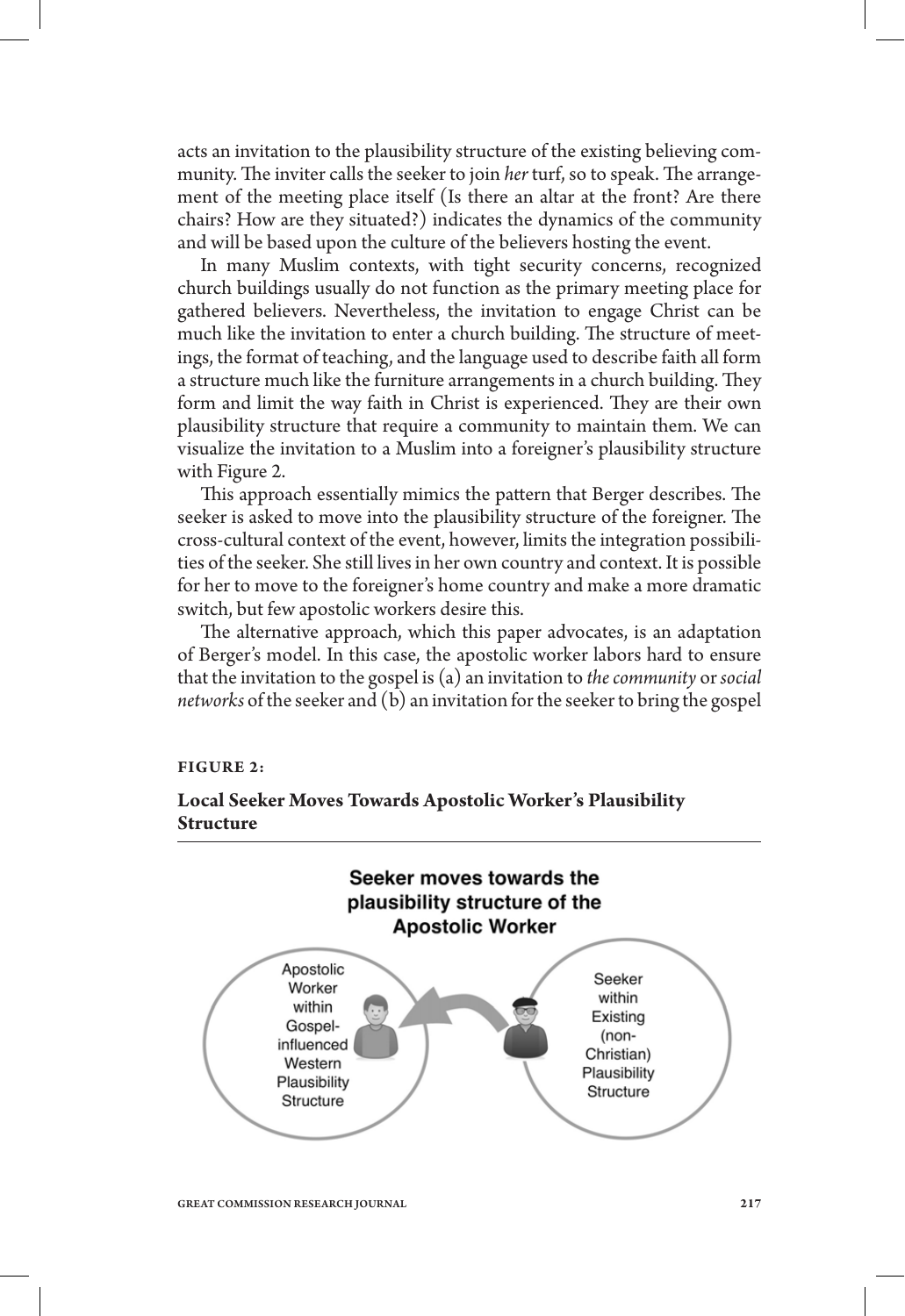# **Apostolic Worker Brings the Gospel Towards New Community**

# **Apostolic Worker encourages** Local Seeker to bring the Gospel into his community



into his or her community not to extract himself or herself from that community. Figure 3 indicates this approach.

As we apply this sociological framework in a biblical manner, however, we must address one final deficiency. Berger and Tuckman are confessed secularists that intentionally offer their framework in a way that ignores the existence of an eternal, God-formed reality.<sup>7</sup> These limitations will not work for those committed to the Scriptures as a defining pattern for reality.

For this, Tom Steffen's article on the role of symbol and narrative in forming and reforming reality and relationships provides a helpful adaptation. The way Steffen describes "story" parallels closely the way that Berger and Tuckman use the more technical language of "social plausibility." He quotes an insightful illustration from Miller Mair,

Stories are habitations. We live in and through stories. They conjure worlds. We do not know the world other than as a story world. Stories inform life. They hold us together and keep us apart. We inhabit the great stories of our culture. We live through stories. We are *lived* by the stories of our race and place. It is this enveloping and constituting function of stories that is especially important to sense more fully. We are, each of us, locations where the stories of our place and time become partially tellable.<sup>8</sup>

<sup>&</sup>lt;sup>7</sup> Peter L. Berger and Thomas Luckman, *The Social Construction of Reality: A Treatise in the Sociology of Knowledge* (New York, NY: Anchor Books, 1967), 3.

 $^8$  Tom A. Steffen, "Foundational Roles of Symbol and Narrative in the (Re)construction of Reality and Relationships," *Missiology: An International Review* 26, no. 4 (1998): 481.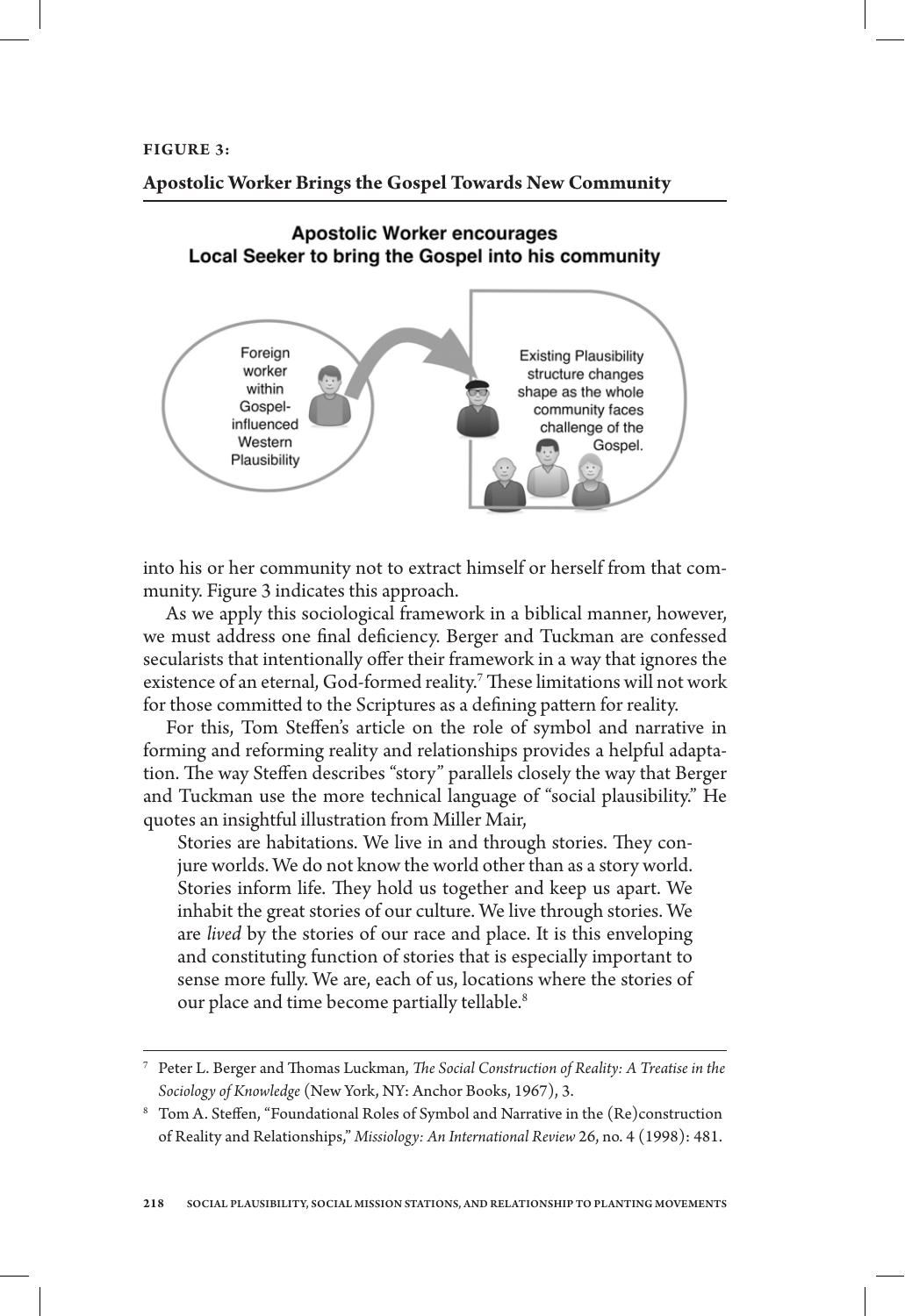In short, we must live in a story. As social beings, we must live within a particular *community's story*. Substituting "story" for the term "social plausibility structures" helps us add a crucial element to our theoretical perspective, namely, the role of "God's story" in our understanding of church planting movements. Rather than simply describing the world as a series of plausibility structures defined by each cultural context, we can describe the world as multiple stories that fit somehow (well or poorly) into the larger story that God is writing for the world. God's story is, of course, both the history of the world that he is writing, but more significantly for our purposes, the story of redemption that he has crafted with its narrative center in the revelation of Jesus. All stories are intended to find their meaning in this larger story and realign themselves according to it.

The story concept provides an even clearer framework, then, for understanding the gospel task. It allows us to put the question in sharper terms

#### **FIGURE 4:**

#### **Apostolic Worker Encounters a Local Seeker**

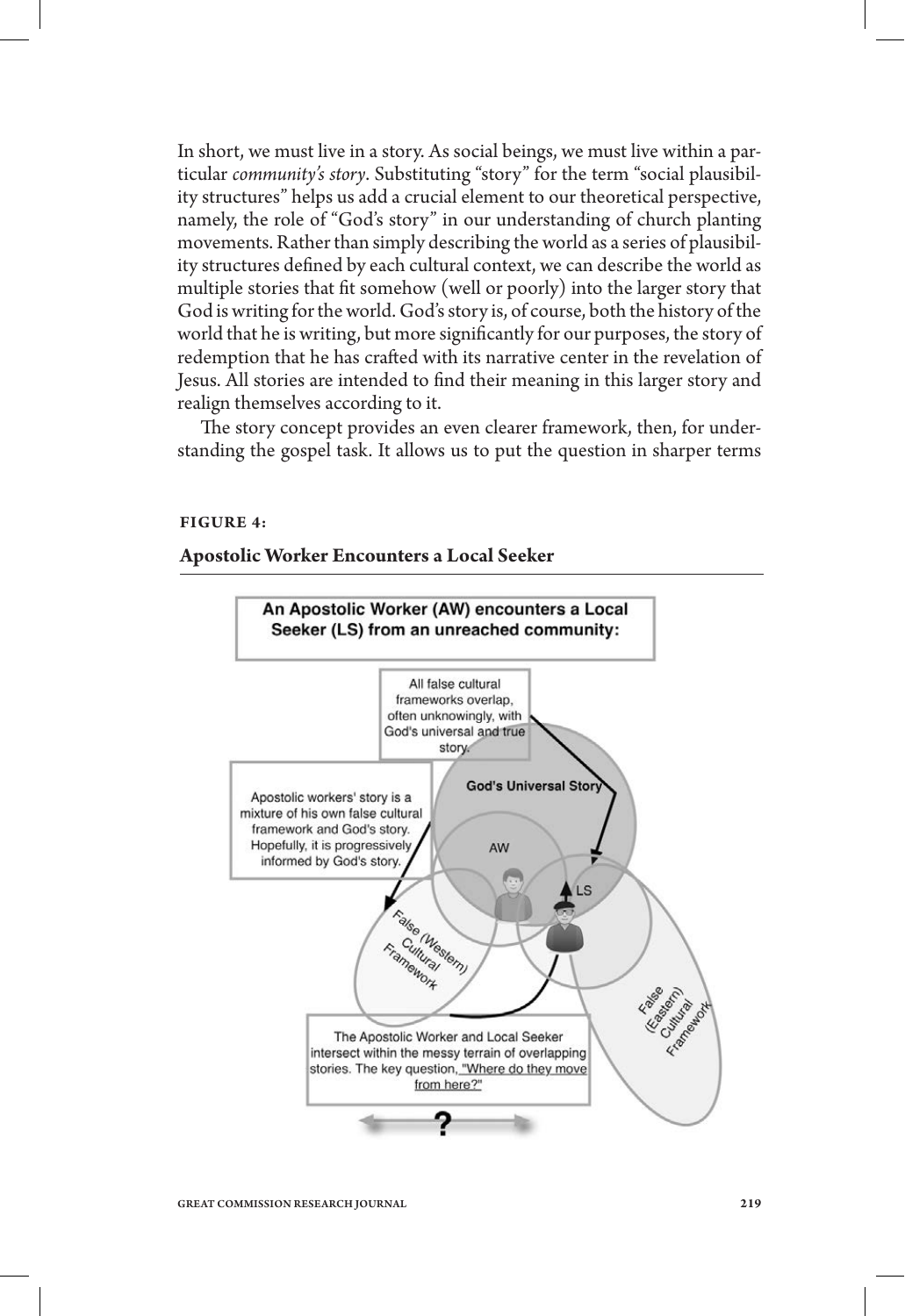by asking apostolic workers this question: "Whose story are you inviting people to join?" Many apostolic workers unthinkingly invite locals to *join their own story*. What's wrong with that?

The worker's story is actually a subset of God's story—not the sum of it. As Steffen notes in his quotation of Walter Fisher, "*There is no story that is not embedded in other stories*" (emphasis his).9 From a biblical perspective, we can assert that the universe and the story of redemption is God's story, but God's salvation of me and my Irish/English-American forebearers is a distinct story within God's history of redemption. Likewise, my Protestant/ Reformed story as expressed through the European Reformation and reformulated by American evangelicalism is not the sum of God's story. My task is not to invite people into *either of those stories*, but rather to invite them to put *their* story into the framework of God's universal story as communicated in the Old and New Testament.

Incorporating the language of story, then, allows us to frame the earlier imagery of social plausibility and its relationship as done in Figure 4. An apostolic worker (AW) committed to God's universal story moves to a new community to share the gospel. In the figure, I have paralleled my own context by imagining a Western apostolic worker who operates in a pioneer setting. The AW operates in his own "story" or plausibility structure, but his commitment to the scriptural story has brought him to reach out beyond his own story to understand the story of the focus community. Through his presence in the community, he encounters a seeker, someone interested in learning more about God as revealed through the Old and New Testament. For the sake of this paradigm, I have assumed that at this point in the interaction, the seeker acts as an individual, not a family. Anecdotally, most stories in our country of interested seekers that we hear are of individuals, not families. The diagram sets up a decision point for the AW. How will he proceed in light of this encounter?

The first and most common approach parallels the pattern of Figure 5. The AW, largely unaware of other options, assumes a teaching role in the life of the seeker. He presents the gospel to him and begins teaching the seeker from the Scriptures. This is often done in the foreigner's home or perhaps in an office setting, if the two met through a business or NGO effort. Gradually, the seeker embraces the gospel and begins to identify increasingly with the story of the AW. In so doing, he moves away from the falsehood of his Eastern context, but he also moves more and more into the *Western* story of the AW.

He is engaging more in God's story, but significant amounts of the foreigner's story are being adopted by the seeker, as well. This distances him from his community and their story. It also leaves him in a significant bind. He has increasingly separated himself from his home context. Friends and

<sup>&</sup>lt;sup>9</sup> Steffan, "Foundational Roles," 485.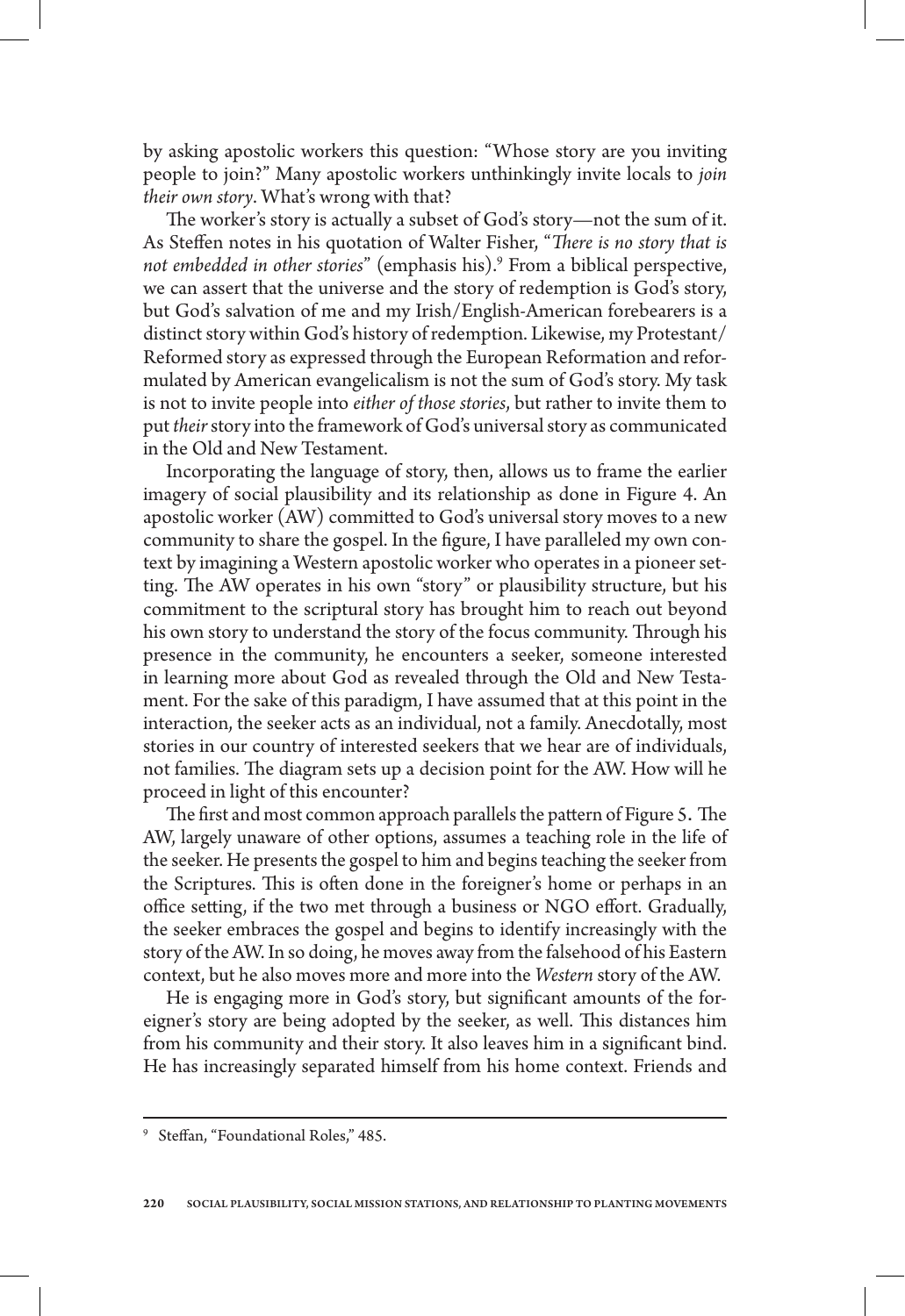#### **FIGURE 5:**

**Local Seeker Moves Towards the Story of the Apostolic Worker**



family progressively see him as foreign. He has limited options for surviving: (1) align himself more fully with the foreigners, depending on them for income and governmental protection (in case there should be prosecution for his apostasy from Islam), (2) maintain a private testimony in front of the foreigner but a public reputation as a Muslim, (3) seek asylum in another country to pursue religious freedom, (4) commit suicide, or (5) publicly identify as a Christian and face dramatic persecution. American Christians tend to glorify the latter approach, but it may not be the path to greater fruitfulness. As Nik Ripken, a researcher of persecution, has argued, isolated believers who face persecution rarely lead to mass reproduction, even as persecution against an expanding group often leads to greater multiplication.<sup>10</sup>

<sup>10</sup> Nik Ripken, "Persecution (Unpublished Interview)." (2008) and Nik Ripken and Gregg Lewis, *The Insanity of God: A True Story of Faith Resurrected* (Nashville, TN: B&GOSPEL Publishing Group, 2013).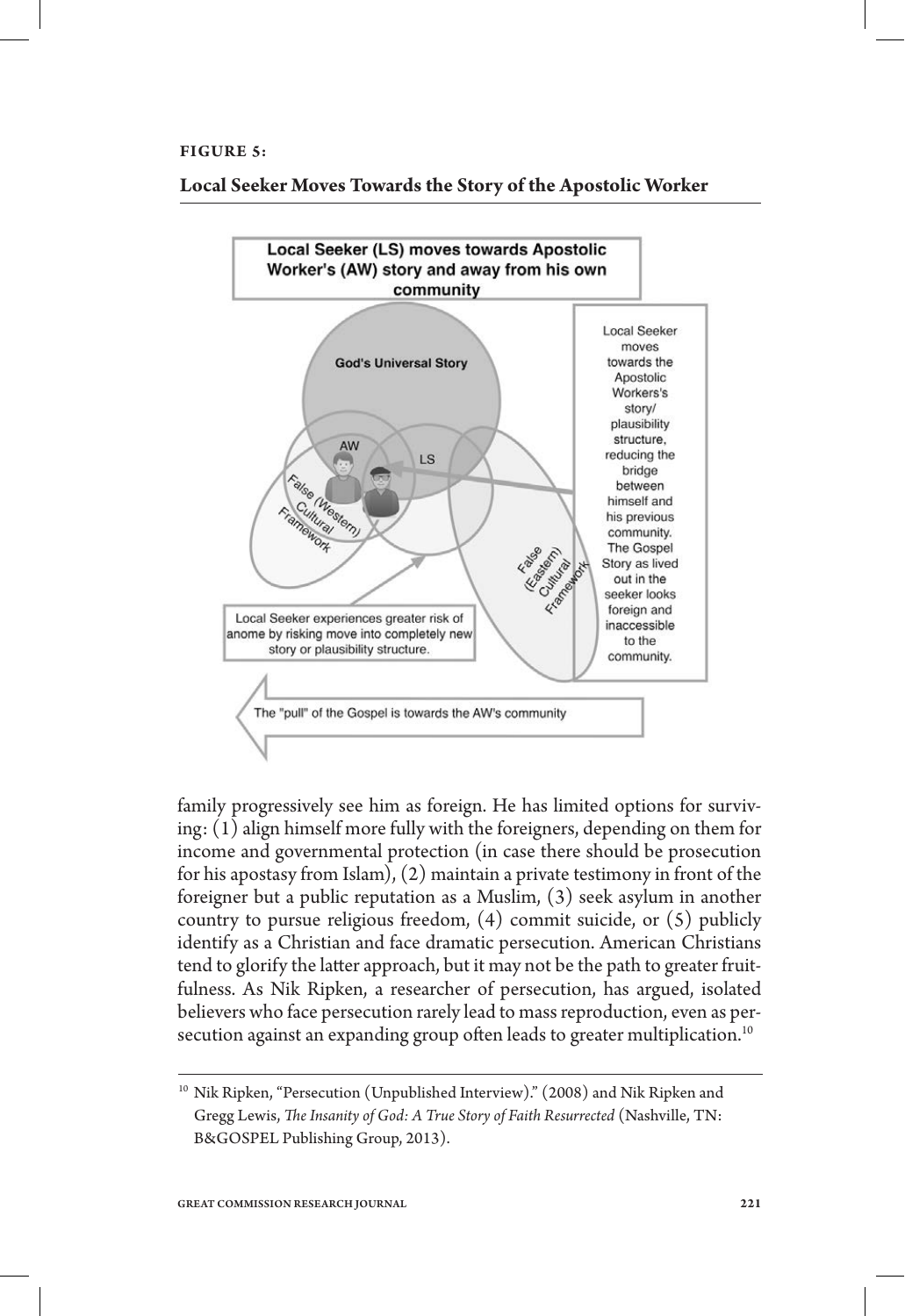In short, a static position of anomie is not possible. The believer cannot live apart from engagement with some social human story. He can form a new communal story by drawing friends and family into a Christ-formed story distinct from the existing communal story. However, the "bridge" for this to happen is narrow, because he has initially separated himself from the existing communal story so dramatically (that said, our first case study below shows that narrow though this bridge may be, it is still a bridge). An alternative, however, presents itself as one that enables that to happen more readily (see figure  $6$ ).

Under this scenario, the AW actively resists inviting the seeker into his own story or plausibility structure. The AW acts with considerable intentionality. The previous scenario could be considered the default one. It is the one that Berger and Tuckman envision, and because religious perspectives are so intertwined with the story in which we live, it is the most likely to happen. In this case, though, the AW *pushes* the seeker back towards

#### **FIGURE 6:**

**Apostolic Worker Pushes Seeker Towards His Community and Calls on Community to Engage God's Story**

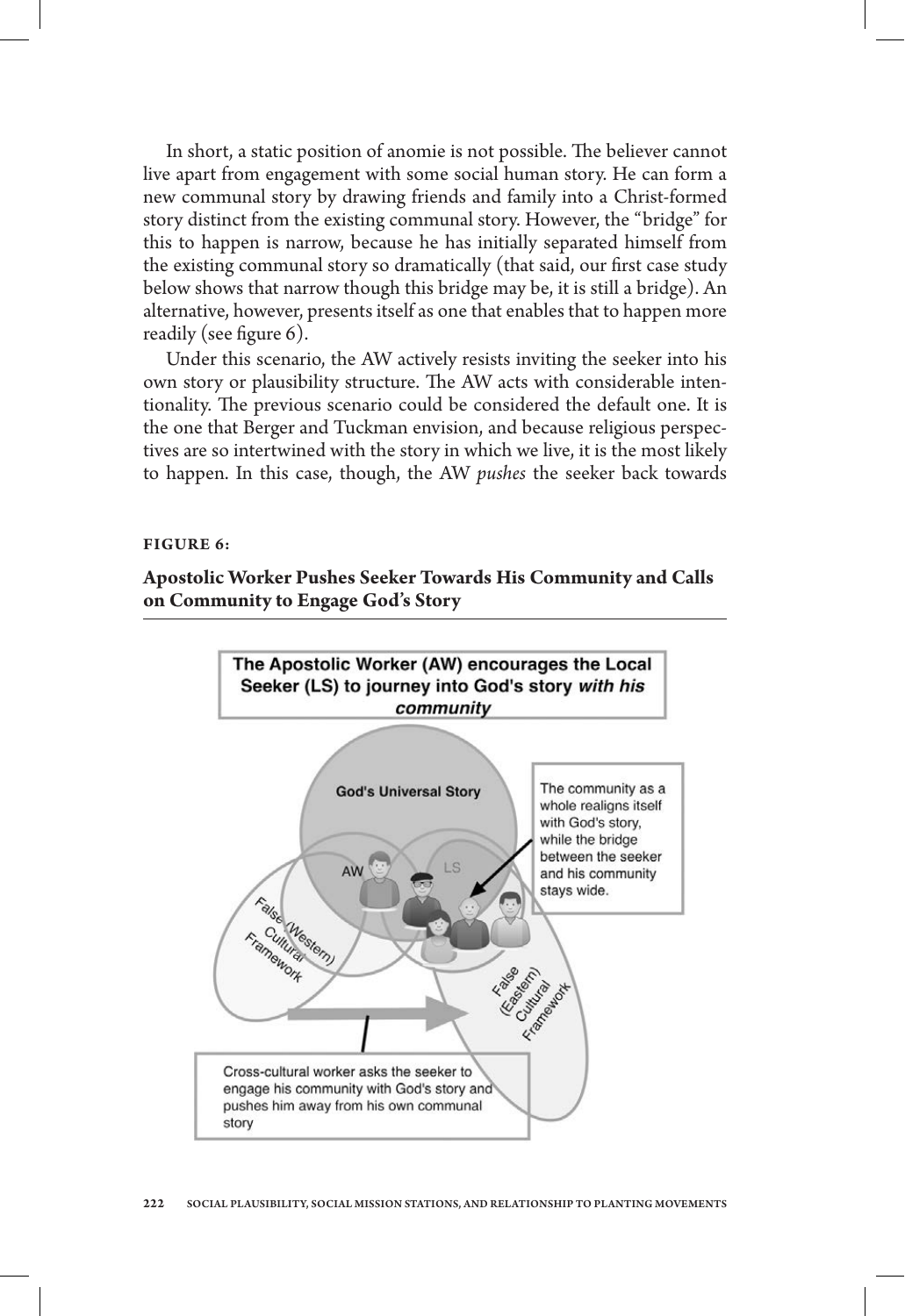his community. From the first day, he invites the seeker to share his pursuit of God's story with other community members. As a result, the seeker moves *towards* God's story with other members of his community and so initiates a shift for the whole community to engage with God's story. The whole community may or may not want to put themselves in God's story. However, because the seeker has engaged God's story primarily, rather than the AW's story primarily, and brought others along with him or her, the "bridge" for the larger community to engage God's story through the seeker's story is greater. There is significant overlap, in other words, that allows for people to engage the story without a dramatic threat of anomie.

Having laid out this paradigm, we will now turn to some case studies that draw out how church planting movements take into account the problem of social plausibility in religious conversion.

#### **SOCIAL PLAUSIBILITY THEORY AND CHURCH**

#### **PLANTING MOVEMENTS IN PRACTICE**

Does this theory match reality? Space does not allow a detailed description of multiple case studies reinforcing this pattern, but I believe a small sampling of three published descriptions of Muslims coming to faith in Jesus can indicate the viability of the paradigm presented. In the first two cases, we can see this on the positive end—David Garrison's report of a movement in South Asia and stories about movements among Muslims by CityTeam. In the third case study, however, we find how loss of social plausibility structures hinders movement and promotes a fractured identity among believers.

## *Case Study 1: Sharif in Jedidistan*

In the section on Muslim movements in *Church Planting Movements*, Garrison tells the story of "Sharif" in Jedidistan and the movement God sparked through him.11 As Garrison tells it, Sharif 's rejection by his own family prior to even hearing the gospel made him open to hearing the good news from a white foreigner. As it turned out, Sharif followed the pathway of extraction I detailed in the first section of the paper (figure 5). He was ostracized from his family for his faith, moved away to a major city, joined a traditional church and mission agency, and essentially moved into a new plausibility structure—one influenced by foreign missionaries.

This approach did not lead to a movement, but Sharif used the small bridge available between him and his community that I noted above, by

<sup>11</sup> Garrison, *Church Planting Movements*, 110–122.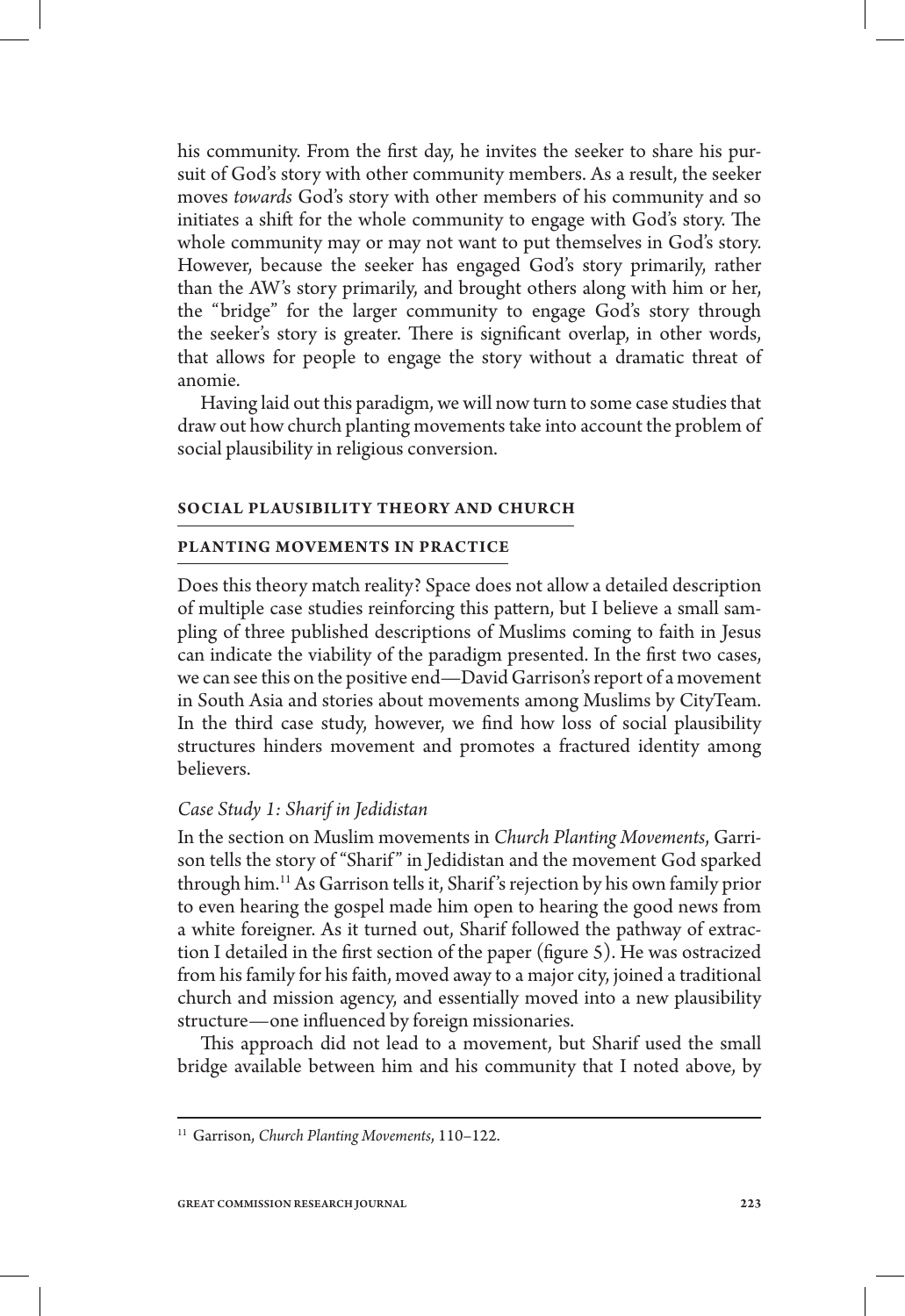moving back to his community after a season away. He moved in with a childhood friend Bilal. Bilal recognized the change in Sharif and began studying the New Testament with him. After Sharif was beaten again for his faith by other youth in the community, Bilal agreed to embrace Jesus as well. This is when the door opened for the community as a whole. After Bilal's baptism (by Sharif—not a foreigner), they led their first family to Christ. Garrison reports that over the next decade, nearly 4,000 churches were planted, and more than 150,000 Muslims came to Christ.

Sharif's path proves instructive. The movement did not begin until Sharif went *back to his community* and shared with a sympathetic friend. Indeed, until Sharif had a co-believer in his community, Sharif was isolated and dependent on a foreign plausibility structure. After he found a partner, they began to develop a blended "story" that could reach their whole community with the gospel. Significantly, their first set of converts was a whole family. In short, with a partner and a push towards whole families, Sharif and Bilal saw largescale community transformation and engagement with the gospel. This has not meant an absence of persecution, but it has meant that many people in the community see following Jesus as a viable path within their community.

# *Case Study 2: Miraculous Movements and Disciple-Making Movements (DMM) Training*

CityTeam claims that "God has used the leaders David [Watson] trained to start over 100,000 churches in the past 15 years, and more than 4 million people have been baptized as a result of God's movement in the areas where trained locals have devoted themselves to disciple-making."<sup>12</sup> This is remarkable fruit. Watson and his partners now provide trainings to multiple groups and agencies throughout the world. I attended a fifty hour training on the approach and have also incorporated insights on the approach from the published writings.

Space does not allow a full summary of the Disciple-Making Movement (DMM) approach. For our purposes, we can simply note the outline provided by Trousdale in *Miraculous Movements*:

- Pray abundantly
- • Gain access to the community
- • Find the person of peace
- • Start a Discovery Bible Study (DBS) with the person of peace and the members of his network
- Develop leaders $^{13}$

<sup>13</sup> Jerry Trousdale, Miraculous Movements: How Hundreds of Thousands of Muslims Are Falling in Love With Jesus (Nashville, TN: Thomas Nelson, 2012), 187-199.

<sup>&</sup>lt;sup>12</sup> Patrick Robertson, David Watson, and Gregory C. Benoit, *The Father Glorified: True Stories of God's Power Through Ordinary People* (Nashville, TN: Thomas Nelson, 2013), 148.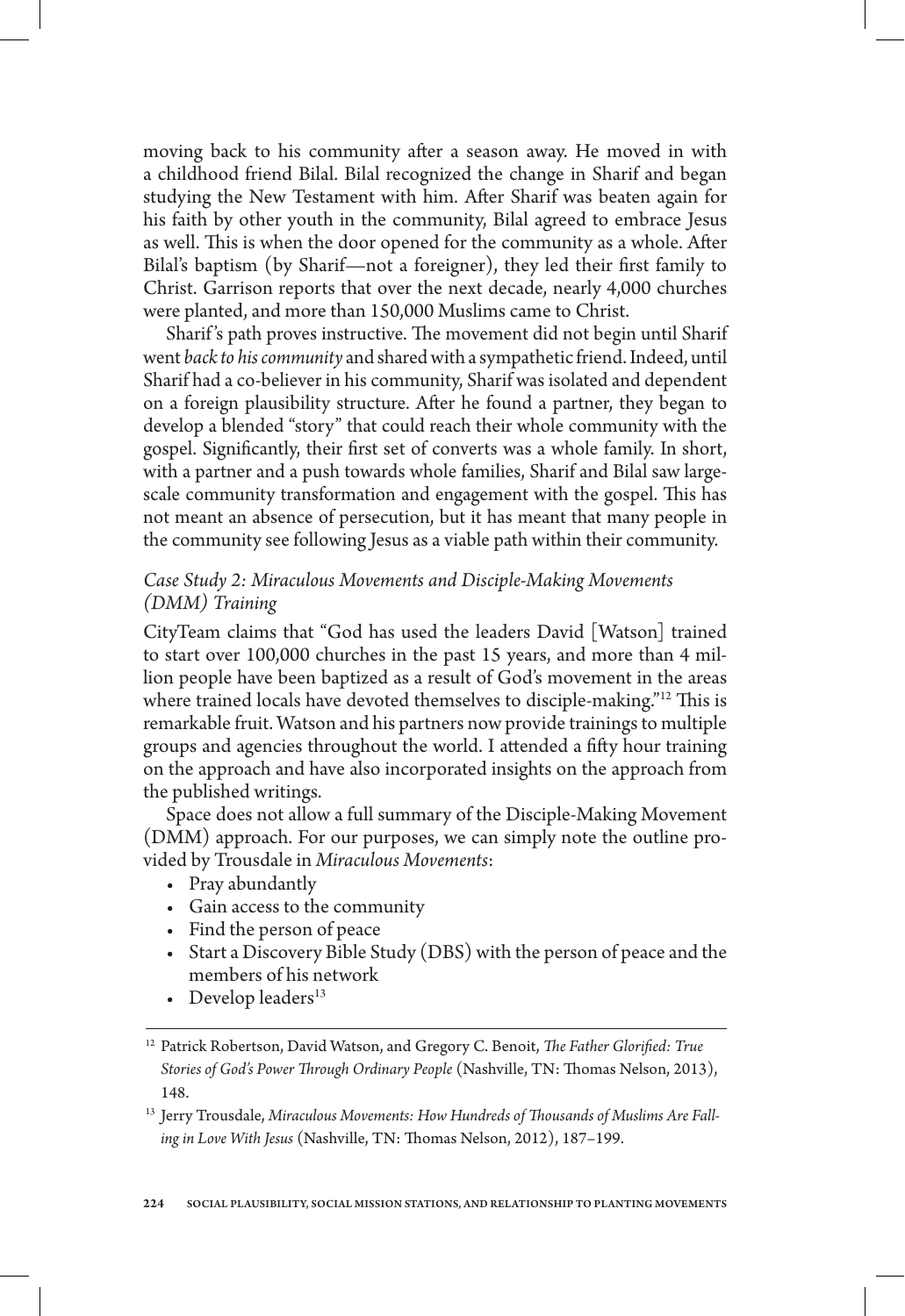In terms of strategic action points, two aspects stand out:  $(1)$  finding a "person of peace" and (2) using the DBS teaching approach. As Watson details it, an apostolic worker's primary task in a new community is to find a "person of peace." The DMM trainers defined this, based on Matthew 10 and Luke 10, as a person or family who is "open to the apostolic worker" as a person, "open to the message" that the apostolic worker brings, and "open to passing on" the message to others. The first two aspects of an "open" person easily fit into figures 3 and 4 above (discovery of an interested person).

e third element, someone *open to passing on the message to others*, is what connects this approach to the concerns of social plausibility. Insiderbridge people, rather than foreigners, become the means of the gospel entering the community on a large scale. Moreover, the focus is always upon family groups and existing networks rather than social patterns imposed by the foreigner.

Two further aspects of the DMM approach stand out as engaging social plausibility concerns. First, DMM places upon the apostolic worker a straitjacket that requires the worker to invite the seeker and his community to consider God's story rather than the foreigner's story. Watson and others insist adamantly that in leading a DBS, the facilitator should ask questions but not offer prescriptive statements. This distinctive is deceptively simple, because there is a prescriptive element to the questions. Facilitators are taught to ask, "How can you obey what God's Word says this week?" The Scriptures as interpreted by the groups become the prescriptive guide for the community. Significantly, the CityTeam researchers have found significant orthodoxy and orthopraxy through this approach.<sup>14</sup> The repeated pattern of analyzing life and community by the Scriptures is proving a safeguard against falsehood.

Second, DMM's emphasis on movement prior to actual conversions preserves social plausibility structures. In other words, groups usually form *before* many or any of the participants have made explicit commitments to Jesus. This enables a group to move into God's story as a group because identity and religious category discussions are put off until significant worldview change has begun to happen. Moreover, those discussions become a group discussion done in interplay with the Scriptures.

The success of the DMM paradigm points to the importance of social plausibility structures. By preserving communal structures while also challenging them with the Scriptures, Watson and others are seeing numerous movements catalyzed. It seems that the DMM approach is providing a transferable strategy that is bearing fruit in multiple contexts, in large measure, I suggest, because it offers a way to address the problem of social plausibility.

<sup>&</sup>lt;sup>14</sup> David Watson, "Disciple-Making Movements Introduction," IC 2011 (August, 2011).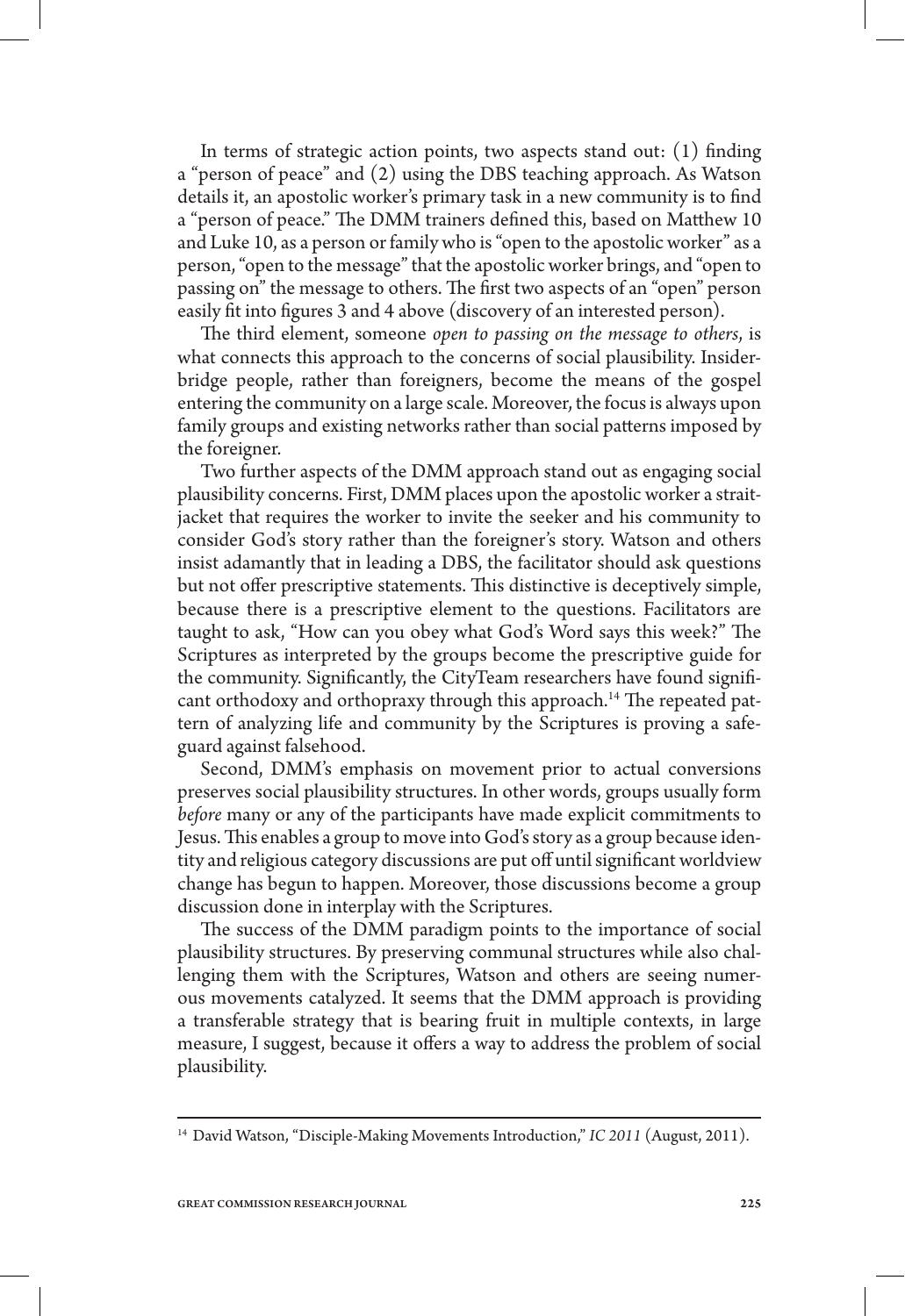# *Case Study 3: Individual Conversion Stories*

A third set of case studies, drawn from Jens Barnett's two chapters in *Longing for Community*, 15 indicate the limitations that anome pose to the gospel spreading through a Muslim community and indeed how it can hinder the spiritual growth of the individual.

Barnett interviewed half a dozen Arab believers from Muslim backgrounds. All of them appear to have become believers as individuals and then made attempts to engage traditional ethnic churches or English-medium churches in new countries. All of them struggle to identify themselves as "Christians," often rejecting the term in favor of simply calling themselves "Muslims." By the end of the two chapters, Barnett explains that most of them have stopped attending the other-cultural churches of which they were once a part. During the interviews, they say things like, "I will always be a second-class Christian,"16 "I no longer care what Christians think. I care what Muslims think…. I will not compromise Christ, ever—but I am not a Christian…"17 and "I am not an *ideal* Muslim… My faith [in Christ] makes me a better Muslim."<sup>18</sup>

Barnett offers his own psychological examination to explain the "hybrid" experiences of these believers, a model akin to Berger and Tuckman's. Barnett's model concerns how the internal and external experiences and pressures come into dialogue with each other.<sup>19</sup> He pushes against a one-dimensional "I'm this" or "I'm that," wanting to allow an internal dialogue within a person without any one particular "part" of a person "winning." As he puts it,

 $[y]$  allowing a healthy dialogue within, believers are able to find creative and synergistic "win–win" solutions to problems that obey the Holy Spirit's voice and are true to scripture while also "hearing," or valuing, voices from multiple cultural identifications. $20$ 

This lines up with my image of engaging God's story with the different story within which one was born, while adding the complexity of competing foreign stories, which simultaneously influence the believer because of their role in his coming to faith.

Nevertheless, Barnett's study exposes how an individual conversion limits the plausibility structures available for these believers. His stories expose the difficulty imposed by calling people to faith and then asking them to

<sup>20</sup> Ibid., Location 929.

<sup>&</sup>lt;sup>15</sup> Jens Barnett, Longing for Community: Church, Ummah, or Somewhere in Between, (Pasadena, CA: William Carey Library, 2013).

<sup>&</sup>lt;sup>16</sup> Ibid., Location 996.

<sup>&</sup>lt;sup>17</sup> Ibid., Location 842.

<sup>&</sup>lt;sup>18</sup> Ibid., Location 1034.

<sup>&</sup>lt;sup>19</sup> Ibid., Location 913.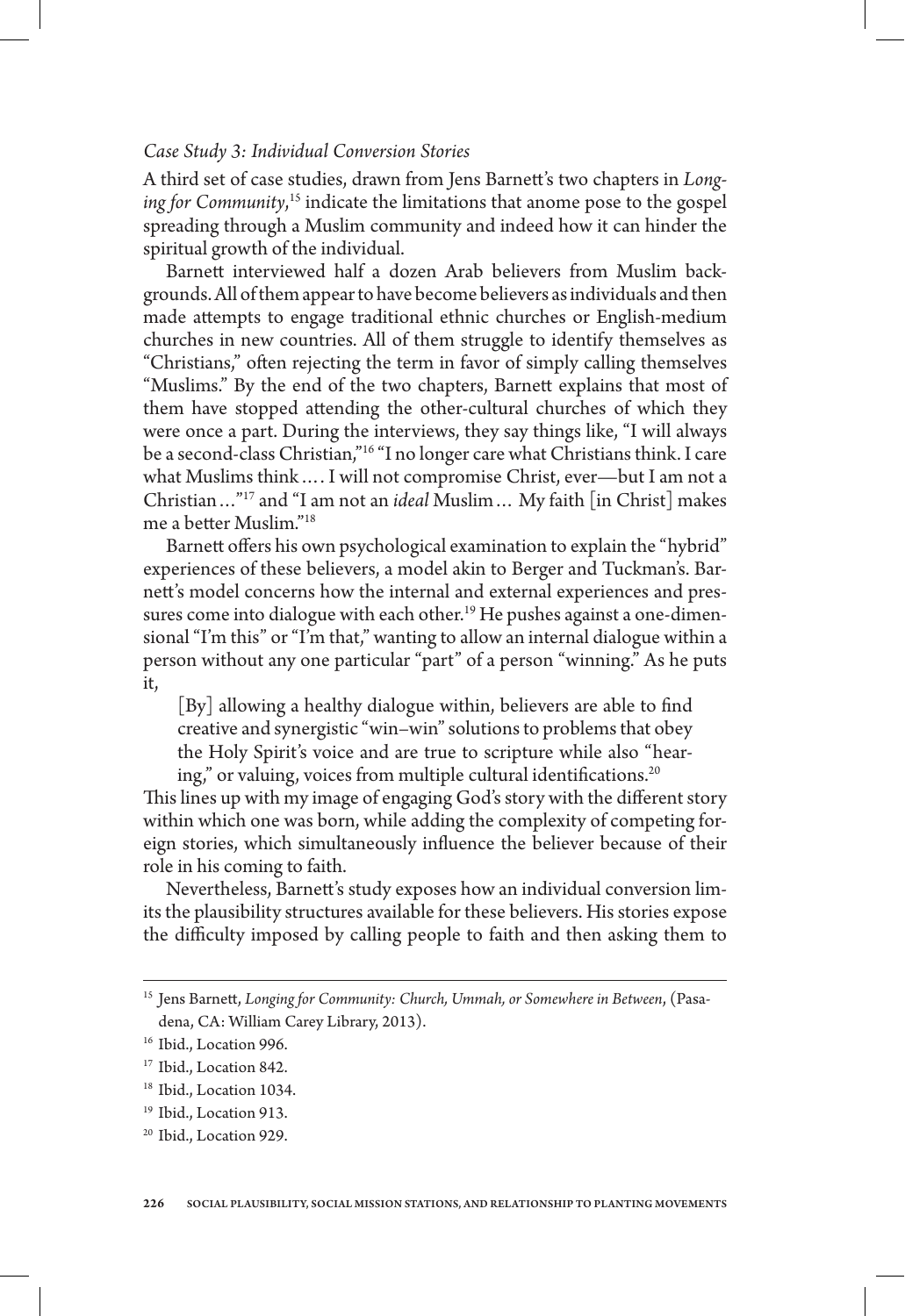join existing churches with a majority of participants from another culture or ethnic background. None of these believers described the churches as "their churches" but instead used "us" language to describe themselves in their Muslim community. For believers of between ten and twenty years, this suggests a significant sense of distance from the Christian community. Of relevance to our study, these believers do not appear to have reproduced themselves. The plausibility structures they have adapted have distanced them from their home community.

### **SUMMARY AND CONCLUSION**

This paper has sought to provide a paradigm for examining church planting movements (or the lack thereof) using social plausibility structure as theorized by Berger and Tuckman. This is a necessary extension of Donald McGavran's crucial thinking in *Bridges of God* on how *peoples*, not just individuals, become Christian. The paper proposes that retention of social plausibiliy structures through attention to family and relational networks in unreached communities is a key element in church planting movements and a twenty-first century application of McGavran's writings. In church planting movements, individuals retain a coherent plausibility structure and so transition more successfully from one allegiance to a biblically informed allegiance to Jesus as Lord.

There is considerable room for further research on this topic. I have touched briefly on strategies for retaining plausibility structures while challenging them with the biblical story line. More details might be provided on how this is being done among church planting movements. Moreover, even as Barnett studied the fractured identity of individual converts, research of those involved in church planting movements would help show whether or not they experience such a fractured identity. Does the retention of group structures and plausibility structures provide believers with greater wholeness as believers? Perhaps as further studies of CPMs come out, this will become evident.

Finally, worth further discussion is how the consideration of social plausibility structures moves us beyond discussion of *mere identity* in the contextualization debates surrounding mission to Muslims.<sup>21</sup> Using missiologist John Travis's scale<sup>22</sup> of how Muslim background believers identify themselves—as "Muslims"  $(C5)$ , as a new term  $(C4)$ , or as "Christians" (C3)—we see in the Sharif case study that these believers have developed a

<sup>&</sup>lt;sup>21</sup> See J. S. Williams, "Inside/outside: Getting to the Center of the Muslim Contextualization Debates," *St Francis Magazine* 7, no. 3 (2011): 58–95.

<sup>&</sup>lt;sup>22</sup> John Travis, "The C1 to C6 Spectrum," *Evangelical Missions Quarterly* 34:4 (October 1998): 407–408.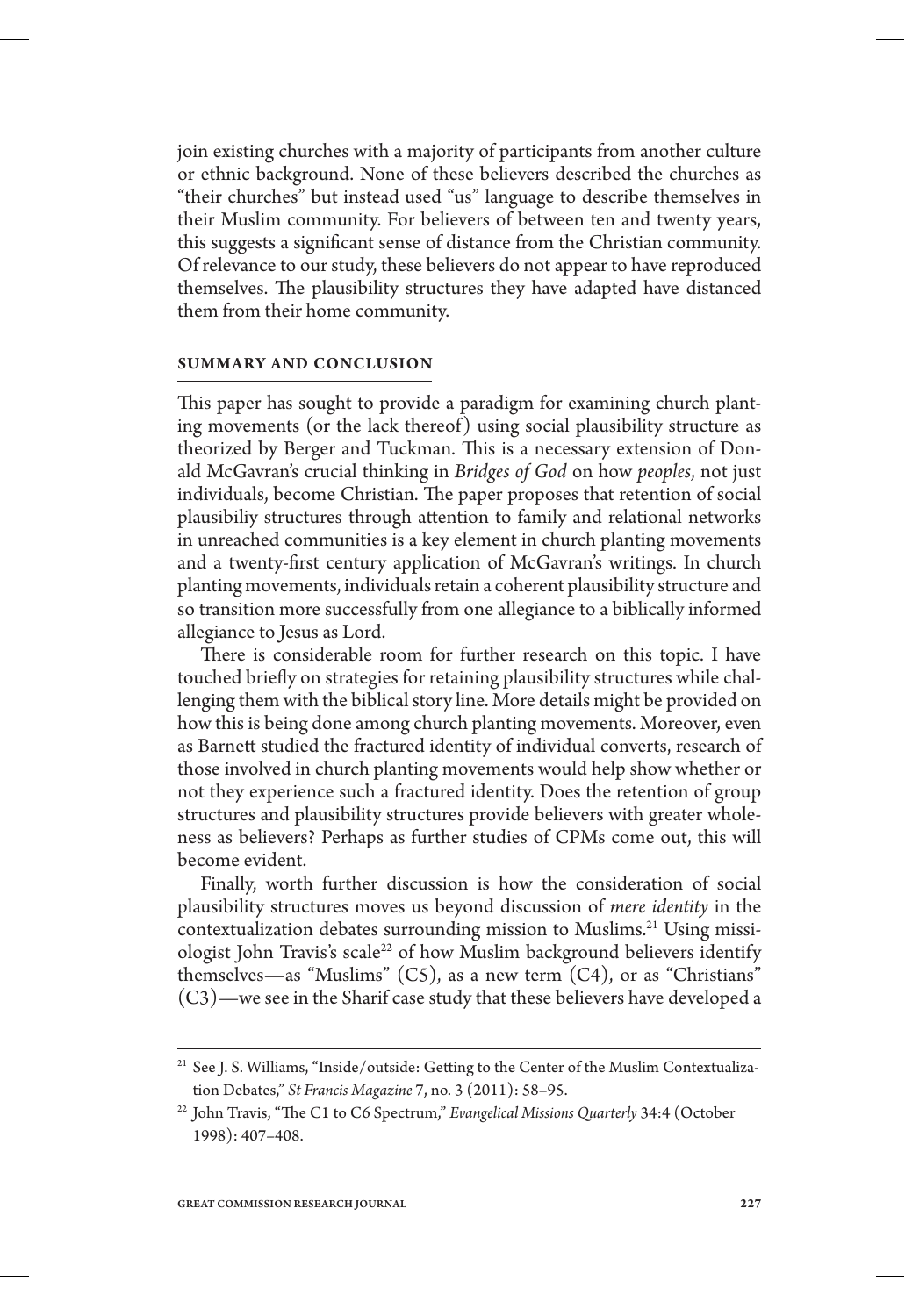C4 or C3 identity but have done so *as a group*.<sup>23</sup> The group dynamic, not the identity, seems to have been one of the crucial elements in enabling a church planting movement. According to personal communication with Travis, a number of the movements using the DMM approach may be considered C5. Again, it is the group dynamic and engagement with the gospel that is crucial, not religious identity categories per se.

Returning, then, to McGavran's poignant observations in *Bridges of God*, I believe we can posit a concern for the twenty-first century application of his thought. McGavran saw literal buildings and mission stations as a hindrance to the gospel. The physical movement of individual converts into church buildings or full-service employment situations cut believers off from their community and moved them into the domain of the foreign missionaries. However, there are other ways to isolate believers and promote extraction. Methods that call for individual conversion and discipleship of individuals create sociological mission stations. Unfortunately, unlike the previous century mission station, missionaries who disciple individuals often fail to recognize that they are inviting disciples into a place of isolation from their community. They carry the expectations of network expansion but fail to recognize how their method of discipleship undermines it. These mission stations are not created through mission compounds, but through meeting places, methods of discipleship, materials used for discipleship (including foreign-identity Scriptures), and even theological terms and categories. All of these fields deserve further attention and research.

The next phase of missions, I suggest, is to move away from social mission stations, to see God's story become the dominant concern for apostolic workers, so that all peoples, particularly those from large religious blocs like Islam, can be invited to engage God's story with their own. This phase, I propose, will be a controversial phase (as all phases have been) but one with dramatic breakthroughs of the kingdom. Apostolic workers will need to intensify their study of Islamic (as well as Buddhist and Hindu) cultures, to look for the ways God has planted his witness among them over past centuries, and to join in the process of discovery with families and networks that come to faith as they articulate God's story for their own community. We can expect that this will also mean dramatic and increasing spread of God's good news to all the peoples of the world as we learn to utilize the bridges God has built for his good purposes.

## **Bibliography**

Barnett, Jens. "Living a Pun: Cultural Hybridity Among Arab Followers of Christ," In *Longing for Community: Church, Ummah, or Somewhere in Between*, ed. David Gospel. Greenlee, Pasadena, CA: William Carey Library, 2013.

 $23$  Travis confirmed in personal correspondence that this was not a C5 movement.